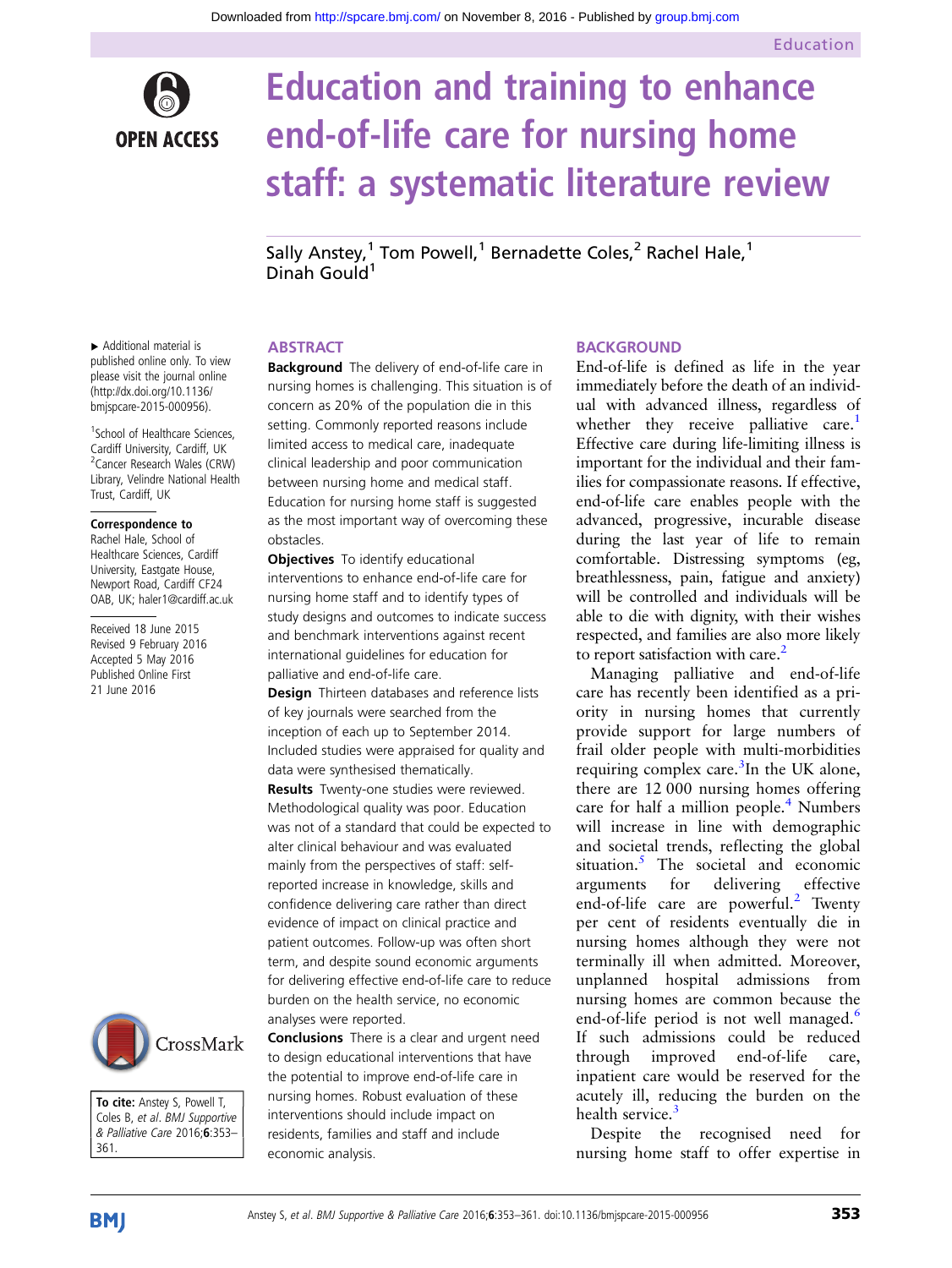#### Education

palliative and end-of-life care, numerous barriers to delivering it have been identified. One of the most common is lack of caring expertise: most direct care is delivered by unqualified support workers with a high rate of staff turnover, supervised by small numbers of qualified nurses.<sup>[3](#page-7-0)</sup> Difficulties are compounded by the multifaceted needs of the nursing home population where multi-morbidity is the norm.<sup>[3](#page-7-0)</sup> Residents are frail and dependent, and [5](#page-7-0)0% have dementia.<sup>5</sup>

At present, medical and nursing care address the needs of people with specific conditions rather than those with multi-morbidities, resulting in fragmented service provision, gaps in provision and service overlap.[7](#page-7-0) Additional reported barriers to addressing the complex needs of nursing home residents include inadequate clinical leadership, poor communication between nursing home and medical staff<sup>[3](#page-7-0)</sup> and failure of relatives and staff to either recognise or acknowledge that death is approaching in part because of the societal taboo surrounding death and discussing it.<sup>[8](#page-7-0)</sup>

The single most important factor believed to confound the delivery of end-of-life care in nursing homes is the absence of appropriate education and training for staff: there are reports that they are not able to control distressing symptoms, communicate with residents, families, general practitioners and hospital staff or to co-ordinate services for people at the end of life. $3$ 

International guidelines $9$  for education to enable staff to deliver palliative care are designed for application in a range of settings categorised according to the needs of staff for generalist or more specialised education and training. Nursing homes are identified as generalist settings in which all staff need to know how to apply the principles of palliative and end-of-life care for residents and families but do not need specialist knowledge and skills, although they should be able to recognise when these are required and know where to seek the requisite expertise. The guidelines<sup>[9](#page-7-0)</sup> recommend that all health workers should understand the physical, psychological, social and spiritual issues that affect people with life-limiting conditions, recognise the requirements of different cultural groups and be able to adopt a palliative care approach as soon as the individual enters the end-of-life period. Drawing on the educational literature generally, androgogic principles are identified as the most appropriate and the guidelines recommend an interdisciplinary approach where possible. It is recommended that content is delivered by clinicians and academics taking cases from clinical practice to encourage discussion and reflection on the complex ethical, moral and practical challenges of delivering palliative and end-of-life care. Educational delivery should be based on different modalities including blended learning. This would enable participants to progress at their own pace without depending on classroom-based approaches: releasing staff to attend study days and providing clinical cover are recognised as specific barriers to educating health workers in nursing homes.<sup>[10](#page-7-0)</sup>

The aim of this review was to systematically search and synthesise the literature to identify and critique interventions intended to improve end-of-life care in nursing homes and benchmark the most recently published interventions against international guidelines<sup>9</sup> for education for palliative care.

#### METHODS OF THE REVIEW

#### Literature review question

Do educational interventions intended to enhance end-of-life care for nursing home staff promote better outcomes for nursing home residents?

#### Aims

The aims of the review were to identify:

- 1. Types of educational interventions used to enhance end-of-life care in nursing homes.
- 2. Types of study designs.
- 3. Outcomes taken to indicate success of educational interventions.
- 4. Hallmarks of effective educational provision for end-of-life care in nursing homes.
- 5. Benchmark educational interventions against recent international guidelines for education for palliative care.<sup>[9](#page-7-0)</sup>

The review was based on the steps and processes shown in figure 1 and was informed by the PRISMA standards $^{11}$  $^{11}$  $^{11}$  for reporting systematic reviews.

A search of 13 electronic databases was made on 12 September 2014, which included MEDLINE, MEDLINE in Process & daily update, Embase, Cochrane Library, AMED (Allied and Complementary Medicine database), CINAHL (Cumulative Index to Nursing & Allied Health Literature), Scopus, BNI (British Nursing Index), ERIC (Education Resources Information Centre), British Education Index, Opengrey, Joanna Briggs Institute and Pubmed. The search strategy of key terms used for Medline can be found in online supplementary appendix 1, and this was modified so that subject headings appropriate to each database were selected together with text word terms. References from the identified studies were screened for potential works eligible to be included.

#### **Search Methodology**

- Aims for the review are clearly identified
- ► Literature was identified according to a robust search strategy that was subject to ongoing refinement
- ▶ Studies were selected according to explicit inclusion/exclusion criteria by two reviewers
- ▶ Shortlisted Studies were summarised using an agreed format and presented to all team members for approval to produce final sample list
- >Data extraction was undertaken by four reviewers
- A summary and synthesis of final sample studies was produced
- ▶ Thematic analysis was an ongoing and iterative process involving all team members

Figure 1 Search methodology.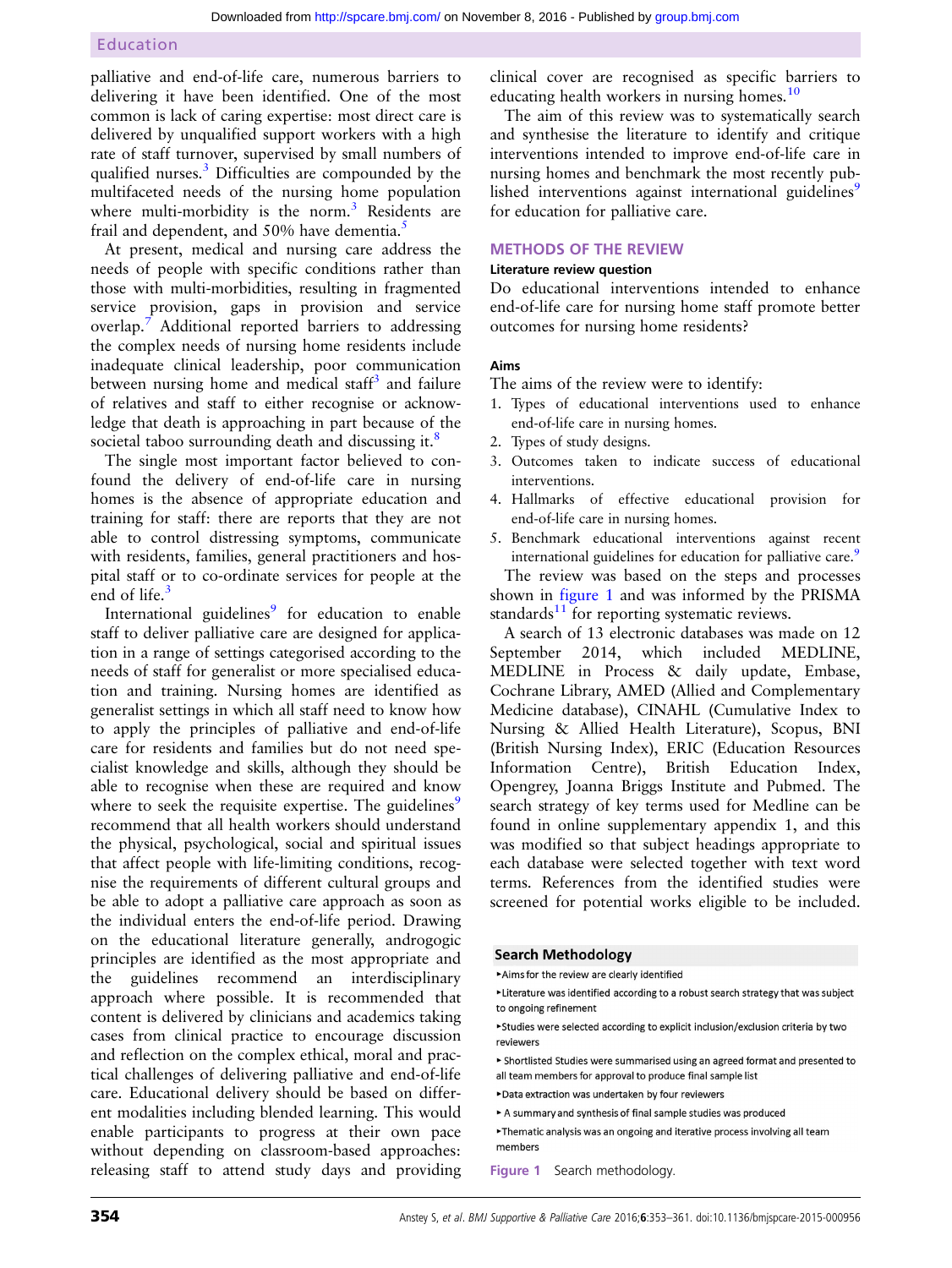Key journals were hand searched (Palliative Medicine, BMJ Palliative and Supportive Care, BMC Palliative Care and International Journal of Palliative Nursing).

#### Inclusion criteria

Full text papers reporting empirical studies evaluating educational interventions to enhance end-of-life care in nursing homes were included. There were no language restrictions. Studies that included medical staff as part of a mixed population of health workers were eligible.

#### Exclusion criteria

We excluded interventions where the sample consisted entirely of practitioners who would not be expected to rely on educational provision about end-of-life care delivered within the nursing home setting (eg, sample consisting only of medical staff ). We excluded studies where the intervention was aimed at a single patient group (eg, cancer and dementia). We excluded studies aimed at single patient groups in nursing homes because it is the norm for residents to suffer from multiple chronic conditions rather than a single condition.

#### Study selection

A long list of potentially eligible studies was created by two reviewers who reported back to all team members. One study was removed from the long-list because there were no data to extract.<sup>[12](#page-7-0)</sup> Methodological quality was judged according to the  $CASP$  criteria<sup>[13](#page-7-0)</sup> for trials. Robust methods were employed throughout the review, $11$  with analysis an ongoing and iterative process involving all team members. Multiple full-team consensus meetings were held to generate a final short list.

#### Data extraction

A standardised template developed especially for the review was used to extract the required information. Data extraction covered:

- 1. Design of the educational intervention: content, mode of delivery, length and number of education and training sessions.
- 2. Study design: aims, methodological approach, sample and results.
- 3. Types of outcome measures (patient/family, and/or staff-related).
- 4. Evaluation of the education: evaluation tools, time of the evaluation in relation to the intervention, stakeholders who contributed and impact on staff.
- 5. Number and timing of follow-up data collection episodes.
- 6. Evidence of economic analysis.

#### RESULTS

The searches identified 1791 papers, and of these,  $19^{14-32}$  $19^{14-32}$  $19^{14-32}$  evaluated educational interventions in nursing

homes (see figure 2). Two additional papers were identified through hand searching<sup>[33 34](#page-8-0)</sup>. Studies were undertaken in the UK, USA, Canada, Scandinavia and Hong Kong. The data extracted from the 21 studies are presented in [table 1](#page-3-0).

#### Types of interventions to enhance end-of-life care in nursing homes

Educational approaches included didactic sessions, workshops and scenario-based learning. There were no reports of e-learning, blended learning or reflective practice. Educational content was designed to improve knowledge of end-of-life and palliative care, increase the confidence of staff caring for residents and their families and encourage more positive attitudes towards end-of-life care. The length of the educational intervention, the amount and type of material covered and the timing and frequency of follow-up were not clear. Most interventions were very brief: for example, a 1-hour lecture, $15 \frac{18}{18}$  three taught sessions<sup>[20](#page-7-0)</sup> or four national workshops each attended once by participants.<sup>[23](#page-7-0)</sup> The most extensive input consisted of a study day once a month held over 6 months. $^{28}$  $^{28}$  $^{28}$ Some authors did not provide details of the educational intervention.<sup>22</sup> <sup>27</sup> <sup>29</sup>

#### Outcomes taken to indicate success of educational interventions

Studies fell into two categories: those focusing entirely on outcomes relating to staff and those that included patient-related in addition to staff-related outcomes.

#### Interventions reporting staff-related outcomes only

Impact of the intervention was assessed mainly through staff self-reported changes in knowledge, attitudes and confidence delivering end-of-life care employing questionnaires designed especially for the study, with little or no attempt at validation. Five research teams employed validated tools.[14 17 24](#page-7-0) [32 33](#page-8-0) In one,  $17$  an inappropriate measure (the Hospital Anxiety and Depression Scale) $35$  was used to assess staff anxiety and depression when caring for residents

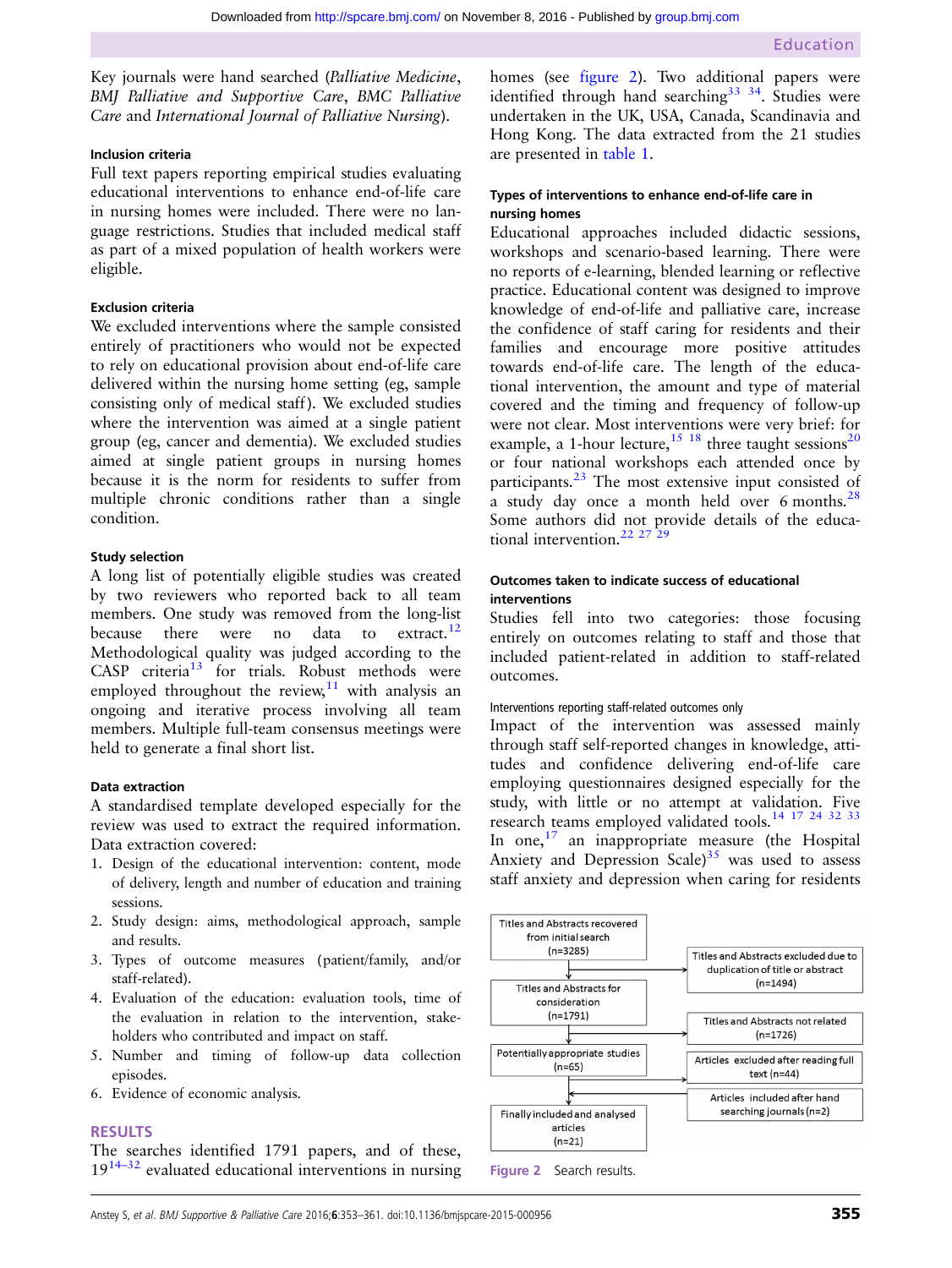<span id="page-3-0"></span>

| . .<br>×<br>٠ |  |
|---------------|--|

Anstey S,

et al.

BMJ Supportive & Palliative Care

2016;6:353

–361. doi:10.1136/bmjspcare-2015-000956

#### Table 1 Data extraction table

| <b>Methods</b>                       |                                                |                                                                   |                                                                                  |                                                                             | <b>Evaluation</b>                                                      |                                           |                                                                          |                                                   |                                                                                                                |
|--------------------------------------|------------------------------------------------|-------------------------------------------------------------------|----------------------------------------------------------------------------------|-----------------------------------------------------------------------------|------------------------------------------------------------------------|-------------------------------------------|--------------------------------------------------------------------------|---------------------------------------------------|----------------------------------------------------------------------------------------------------------------|
| <b>Author</b>                        | <b>Aims</b>                                    | <b>Study design</b>                                               | <b>Sample</b>                                                                    | <b>Evaluation tools</b>                                                     | <b>Outcomes</b>                                                        | <b>Evaluation</b><br>approach             | Number of<br>follow-ups-<br>sustainability                               | Source of<br>evaluation                           | <b>Results</b>                                                                                                 |
| Mullins and<br>Merriam <sup>14</sup> | Measure impact<br>of training<br>programme     | CRCT* with<br>dissimilar levels<br>of knowledge<br>between groups | 4 nursing homes;<br>138 qualified and<br>unqualified staff                       | Validated<br>instrument;<br>adapted<br>non-validated<br>instrument          | Specialist<br>knowledge,<br>attitude change,<br>death anxiety          | Pre and post<br>-query<br>immediate?      | None                                                                     | Staff                                             | Test group knowledge increased,<br>attitudes were unchanged,<br>anxiety about death increased                  |
| Dowding and<br>Homer <sup>15</sup>   | Measure impact<br>of workshop                  | UCBA <sup>+</sup>                                                 | 1 nursing home; 46<br>unqualified staff                                          | Customised<br>non-validated<br>instrument;<br>informal feedback             | Training<br>satisfaction                                               | Unclear                                   | None                                                                     | Educators and<br>organisation                     | Workshops were positively<br>evaluated                                                                         |
| Froggatt <sup>16</sup>               | Measure impact<br>of education<br>project      | UCBA <sub>†</sub> with no<br>baseline data                        | 4 nursing homes;<br>341 qualified and<br>unqualified staff                       | Customised<br>non-validated<br>instrument;<br>interviews and<br>observation | Patient care,<br>training<br>satisfaction.<br>organisational<br>system | Post (no<br>baseline data)                | Follow-up postal<br>survey after<br>12 months (end of<br>2-year project) | Organisation,<br>staff, patients<br>and relatives | Organisational practice was<br>changed, but individual practice<br>was unchanged                               |
| Thulesius et al <sup>17</sup>        | Measure impact<br>of programme                 | CBA‡                                                              | 2 nursing homes:<br>185 qualified and<br>unqualified staff                       | Validated<br>instrument                                                     | Attitude change,<br>death anxiety                                      | Pre-test and<br>post-test<br>1 year apart | None                                                                     | Staff                                             | Improved attitudes towards<br>end-of-life care and staff mental<br>health well-being                           |
| Braun and Zir <sup>18</sup>          | Not stated                                     | <b>UCBA</b>                                                       | 4 nursing homes;<br>144 qualified and<br>unqualified staff                       | Customised<br>non-validated<br>instrument                                   | Specialist<br>knowledge,<br>patient care                               | Pre and post                              | None                                                                     | Staff                                             | Self-rated knowledge increased<br>after intervention                                                           |
| Parks et al <sup>19</sup>            | Measure impact<br>of educational<br>programme  | <b>UCBA</b> with<br>12-month<br>follow-up                         | 1 nursing home; 32<br>unqualified nurses,<br>social workers and<br>support staff | Customised<br>non-validated<br>instrument                                   | Specialist<br>knowledge,<br>attitude change,<br>staff confidence       | Pre course.<br>Immediate<br>post course   | 1-year follow-up with<br>same questionnaire                              | Staff                                             | Improved knowledge and<br>attitudes to end-of-life care                                                        |
| Easom et $al^{20}$                   | Measure impact<br>of educational<br>sessions   | <b>UCBA</b>                                                       | Number of nursing<br>homes not<br>disclosed; 9 nursing<br>staff                  | Adapted<br>non-validated<br>instrument                                      | Specialist<br>knowledge and<br>attitudes                               | Pre course.<br>Immediate<br>post course   | None                                                                     | Staff                                             | The course was positively<br>evaluated and there was change<br>in attitude to what constitutes<br>'good death' |
| Knight et $a^{21}$                   | Assess impact of<br>integrated care<br>pathway | <b>UCBA</b>                                                       | 29 care homes; 320<br>nursing staff                                              | Customised<br>non-validated<br>instrument; audit of<br>case notes           | Patient care                                                           | Unclear                                   | None                                                                     | Staff                                             | Staff perceptions at care was<br>good, but this result was not<br>corroborated by case note audit              |
| Waldron et $al^{22}$                 | Assess impact of<br>course                     | <b>UCBA</b>                                                       | Number of nursing<br>homes not<br>disclosed; 30<br>nursing staff                 | Adapted<br>non-validated<br>instrument                                      | Training<br>satisfaction,<br>specialist<br>knowledge                   | Unclear                                   | None                                                                     | Staff                                             | The course was well evaluated,<br>but 83% staff had not cascaded<br>education because of time<br>pressures     |
| Badger <i>et</i> $al^{23}$           | Evaluation of gold<br>standards<br>framework   | UCBA                                                              | 95 nursing homes;<br>number of staff<br>unclear                                  | Audit of case notes                                                         | Patient care                                                           | Unclear                                   | None                                                                     | Unclear                                           | Statistically significant result                                                                               |

**Continued**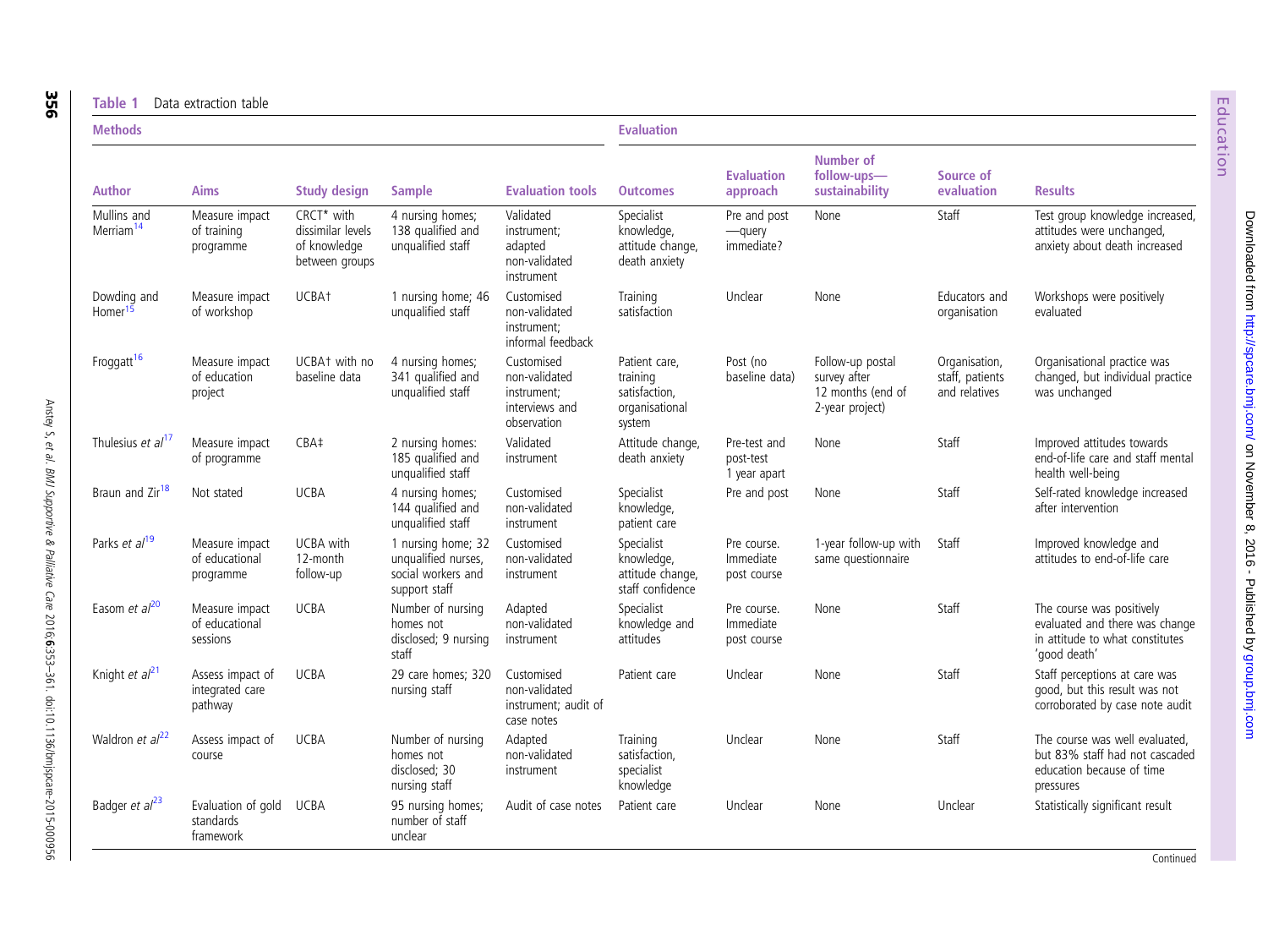| <b>Methods</b>                         |                                                          |                                      |                                                                                                              |                                                          | <b>Evaluation</b>                                           |                                    |                                                               |                         |                                                                                                                                               |
|----------------------------------------|----------------------------------------------------------|--------------------------------------|--------------------------------------------------------------------------------------------------------------|----------------------------------------------------------|-------------------------------------------------------------|------------------------------------|---------------------------------------------------------------|-------------------------|-----------------------------------------------------------------------------------------------------------------------------------------------|
| <b>Author</b>                          | <b>Aims</b>                                              | <b>Study design</b>                  | <b>Sample</b>                                                                                                | <b>Evaluation tools</b>                                  | <b>Outcomes</b>                                             | <b>Evaluation</b><br>approach      | Number of<br>follow-ups-<br>sustainability                    | Source of<br>evaluation | <b>Results</b>                                                                                                                                |
| Arcand et $al24$                       | Assess family<br>satisfaction                            | <b>UCBA</b>                          | 1 nursing home:<br>number of staff<br>unclear                                                                | Validated<br>instruments                                 | Family satisfaction<br>with care                            | Pre-post                           | Post-intervention<br>evaluation at<br>7 months                | Relatives               | No significant difference                                                                                                                     |
| Dryden and<br>Addicott <sup>25</sup>   | Measure impact<br>of study day                           | <b>UCBA</b>                          | Number of nursing<br>homes not<br>disclosed: 52<br>unqualified nurses<br>and social workers                  | Customised<br>non-validated<br>instrument;<br>interviews | Knowledge, staff<br>confidence,<br>training<br>satisfaction | Pre and post<br>-immediate         | Telephone follow-up<br>interview-6 weeks<br>post-intervention | Staff                   | Self-reported knowledge and<br>confidence increased, level of<br>satisfaction with the study day<br>was high                                  |
| Hockley <i>et</i> $al^{26}$            | Evaluate impact<br>of two end-of-life<br>packages        | <b>UCBA</b>                          | 7 nursing homes;<br>staff not disclosed                                                                      | Audit of case<br>notes; interviews                       | Patient care                                                | Unclear                            | None                                                          | Staff, relatives        | Improvement in all outcome<br>measures                                                                                                        |
| Raunkiaen and<br>$T_{\text{imm}}^{27}$ | Improving staff<br>and<br>organisational<br>competencies | Unclear                              | Number of nursing<br>homes not<br>disclosed; 22<br>nursing staff                                             | Focus groups                                             | Specialist<br>knowledge                                     | Unclear                            | None                                                          | Staff and<br>educators  | Competencies in palliative care<br>were reported to have increased<br>and there was improvement in<br>organisational purpose (not<br>defined) |
| Gatchell et al <sup>28</sup>           | Increased use of<br>care concepts                        | <b>UCBA</b>                          | 5 nursing homes;<br>124 qualified and<br>unqualified nursing<br>home staff                                   | Customised<br>non-validated<br>instrument                | Patient care                                                | Immediate<br>post every<br>session | None                                                          | Staff                   | Application of palliative care<br>concepts increased and was<br>better for staff attending three<br>or more of a total of six<br>sessions     |
| Letizia and<br>Jones <sup>29</sup>     | Evaluate an<br>educational<br>programme                  | <b>UCBA</b>                          | Number of nursing<br>homes not<br>disclosed; 107<br>nursing staff                                            | Adapted validated<br>instrument                          | Knowledge, staff<br>confidence,<br>training<br>satisfaction | Pre and post                       | None                                                          | Staff                   | Knowledge and confidence<br>increased, self-reported changes<br>in practice were documented,<br>the programme was well<br>evaluated           |
| Finucane et $a^{30}$                   | Follow-up of<br>Hockley et al <sup>26</sup>              | Follow-up of<br>Hockley et $al^{26}$ | 7 nursing homes:<br>20 qualified and<br>unqualified staff<br>including managers,<br>GPs and support<br>staff | Audit of case notes                                      | Patient care                                                | Throughout<br>intervention         | None                                                          | Unclear                 | Quality of care on all outcome<br>measures declined                                                                                           |
| Lee et $al31$                          | Impact of<br>educational<br>programme                    | <b>UCBA</b>                          | Number of nursing<br>homes not<br>disclosed: 660<br>nursing staff                                            | Customised<br>non-validated<br>instrument                | Specialist<br>knowledge,<br>attitude change                 | Pre and post                       | None                                                          | Staff                   | Knowledge improved                                                                                                                            |
| Pitman <sup>32</sup>                   | Measure impact<br>of self-learning<br>package            | <b>UCBA</b>                          | 3 nursing homes;<br>33 nursing staff                                                                         | Validated<br>instrument                                  | Knowledge<br>confidence                                     | Pre and post                       | 6-Month postal<br>follow-up                                   | Staff                   | Knowledge and confidence<br>increased                                                                                                         |

**Continued** 

Education

Education

Downloaded from http://spcare.bmj.com/ on November 8, 2016 - Published by group.bmj.com Downloaded from http://spcare.bmj.com/ on November 8, 2016 - Published by [group.bmj.com](http://group.bmj.com)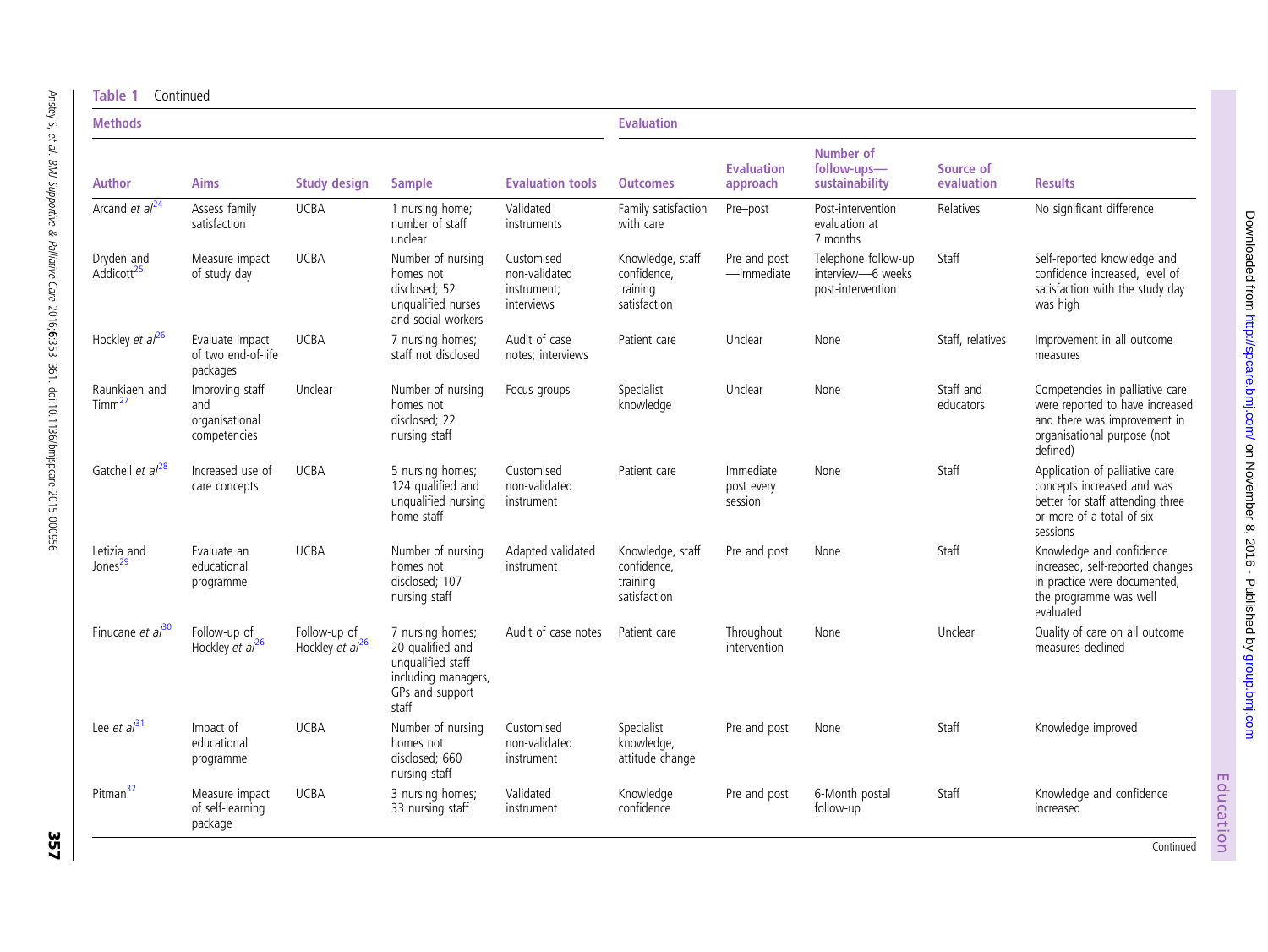Education

| <b>Methods</b>                                                     |                                                  |                               |                                                                          |                                                                                   | Evaluation                                      |                               |                                                              |                                         |                                                                                                                                                                                              |
|--------------------------------------------------------------------|--------------------------------------------------|-------------------------------|--------------------------------------------------------------------------|-----------------------------------------------------------------------------------|-------------------------------------------------|-------------------------------|--------------------------------------------------------------|-----------------------------------------|----------------------------------------------------------------------------------------------------------------------------------------------------------------------------------------------|
| <b>Author</b>                                                      | <b>Aims</b>                                      | Study design Sample           |                                                                          | Evaluation tools Outcomes                                                         |                                                 | <b>Evaluation</b><br>approach | sustainability<br>follow-ups-<br>Number of                   | evaluation<br>Source of                 | <b>Results</b>                                                                                                                                                                               |
| Augustsson<br><i>et al</i> <sup>33</sup>                           | ntervention<br>workplace<br>learning<br>Evaluate | three follow-ups<br>JCBA with | 20 nursing homes;<br>240 support staff                                   | instrument<br>Validated                                                           | Staff satisfaction,<br>organisational<br>system | Pre and post                  | Questionnaires 6 and<br>12 months. Interview<br>at 14 months | organisation<br>Staff and               | Mixed results. No direct impact<br>on end-of-life care measured                                                                                                                              |
| Farrington <sup>34</sup>                                           | Assess impact of<br>an intervention              | UCBA                          | clerical and support<br>nursing home; 21<br>inqualified nurses,<br>staff | instrument; audit of<br>interviews and<br>case notes,<br>observation<br>Validated | Knowledge, staff<br>patient care<br>confidence, | Pre and post                  | None                                                         | Staff,<br>relatives and<br>organisation | practice improved: advance care<br>planning, anticipatory care and<br>possible to assess changes in<br>Confidence and self-reported<br>communication. It was not<br>death in preferred place |
| Cluster randomised control trial.<br>tControlled before and after. | Uncontrolled before and after study.             |                               |                                                                          |                                                                                   |                                                 |                               |                                                              |                                         |                                                                                                                                                                                              |

at the end of life. One of the interventions in this category employed a solely qualitative approach. $^{27}$  $^{27}$  $^{27}$ 

Interventions reporting staff-related and patient-related outcomes

Two research teams took a mixed methods approach to data collection<sup>[26](#page-7-0) [34](#page-8-0)</sup> in which objective patient/ family derived data were triangulated with data from staff. Two studies $^{23}$  $^{23}$  $^{23}$   $^{30}$  obtained patient-related data through case note audit that included: evidence of advanced care plans,  $23 \frac{26}{5}$  number of unplanned hospital admissions,  $23 \frac{30}{10}$  $23 \frac{30}{10}$  do not resuscitate requests,  $26 \frac{30}{10}$  $26 \frac{30}{10}$ anticipatory care plans,<sup>[30](#page-8-0)</sup> Liverpool Care Pathway,  $26^{30}$  $26^{30}$  34 preferred place of death $25$  and evi-dence of support for bereaved families.<sup>[30](#page-8-0)</sup> Five authors<sup>[15 16 18 28](#page-7-0) [31](#page-8-0)</sup> did not explain how data had been collected. One study obtained data by interview-ing bereaved families.<sup>[24](#page-7-0)</sup> Data were never obtained from nursing home residents and there were no reports of economic evaluation.

## Robustness of the evidence

Most interventions employed an uncontrolled before and after (pre–post test) study design. There was one cluster randomised controlled trial<sup>[14](#page-7-0)</sup> in which measures of knowledge and attitudes about end-of-life care and anxiety about death in the control and test groups were significantly different at the preintervention stage. As a result, the impact of the intervention on these outcome measures is difficult to assess. In one controlled before and after study,  $16$ reporting of baseline data was unclear, and in one ini-tiative, the study design was unclear.<sup>[27](#page-7-0)</sup> Four studies were undertaken in a single nursing home.<sup>[15 19 24](#page-7-0) [34](#page-8-0)</sup> Eight studies<sup>[14 16](#page-7-0)–18 [26 28](#page-7-0) [30 32](#page-8-0)</sup> were undertaken with larger samples (2–10 nursing homes). Three studies<sup>21</sup> <sup>23</sup> <sup>33</sup> took place in 20 homes or more. The number of staff taking part varied between 7 and over 600, but the norm was for small sample sizes (see [table 1](#page-3-0)). Participants were usually nurses and support workers although occasionally managers were included. There was no evidence that power calculations or any other rationale had been used to determine sample size.

#### **DISCUSSION**

The review corroborates the widely held belief and recent evidence<sup>[3](#page-7-0)</sup> that educational provision for nursing home staff is poor. However, there is insufficient evidence to determine whether educational interventions intended to enhance end-of-life care for nursing home staff can promote better outcomes for nursing home residents or the health service. The studies reviewed suffer from limitations in terms of methodological quality, the interventions were not credible as a means of improving end-of-life care, outcome measures were poorly chosen and the studies contained biases likely to influence the conclusions that can be drawn from their findings. The CASP

Table 1

Continued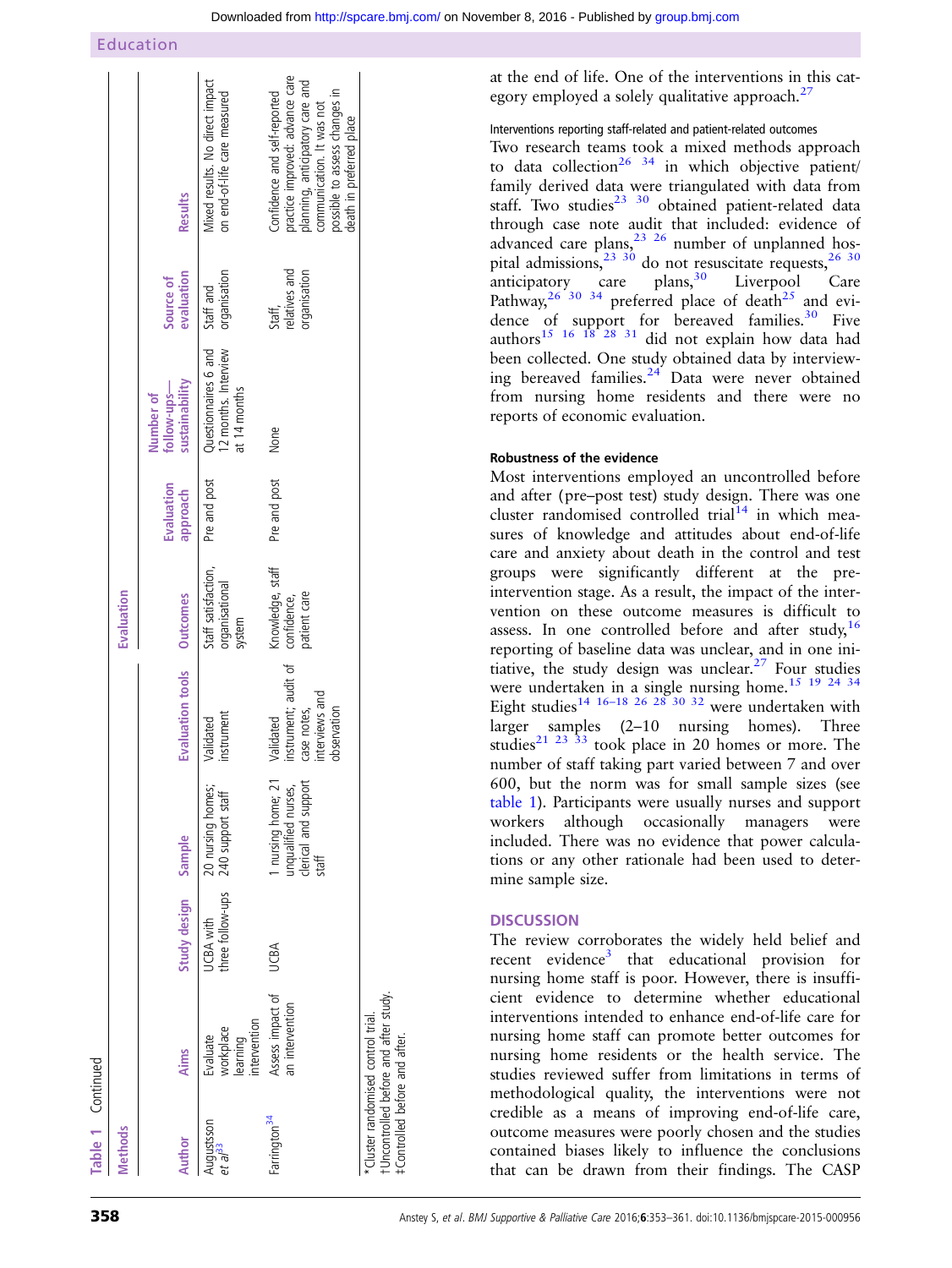criteria ask whether the results of trials are valid and if they could help improve care locally. Applying CASP, none of the studies generated valid findings and they are too poorly described for the findings to be helpful in other settings.

## Methodological quality

Overall methodological quality was poor. Reporting in at least half the studies was incomplete: the type of data collected and method of data collection were frequently unclear or poorly described. No rationale was given for the number of nursing homes or staff included or how they were selected. It is possible that research teams approached nursing homes or staff where it was anticipated that interest would be shown in education and/or end-of-life care and the findings cannot be extended to nursing home staff in general. Most authors reported uncontrolled before and after studies where performance was assessed before and after the intervention had been applied. Change was inevitably attributed to the intervention. This type of study design does not provide robust evidence because it does not consider the possible impact of other changes or special circumstances that could have influenced findings.[36](#page-8-0) For example, it is very likely that educational interventions were conducted in nursing homes with particularly effective managers or those with especially good links to academic providers and are thus atypical of nursing homes in general.

The validity of the two publications<sup>14 17</sup> employing controlled study designs was compromised through poor sampling and unequal levels of knowledge between control and intervention groups. External validity was also compromised: only one study was under-pinned by theory.<sup>[27](#page-7-0)</sup> Three studies<sup>23 26 [30](#page-8-0)</sup> were based on the Gold Standards Framework for End of Life Care.<sup>1</sup>

## Credibility of the educational interventions

The credibility of the education was questionable. Many interventions appeared to have been 'one off' events not forming part of an ongoing culture of continuing professional development. In most cases, the brevity of the educational intervention meant that many of the complex issues surrounding end-of-life care could only have been dealt with at a superficial level or not addressed at all and would thus be unlikely to change staff behaviour or attitudes, although they might raise awareness of the need for end-of-life care. Most interventions relied on single or a small number of teaching sessions. The international guidelines<sup>[9](#page-7-0)</sup> identified potential educational content and delivery, but only three studies addressed this issue. There were three exceptions. One study<sup>[27](#page-7-0)</sup> linked competencies in palliative care to education and the delivery of organisational goals. These goals were not described. One study reported increased confidence among staff and improved delivery of end-of-life care,  $34$  and another study<sup>[16](#page-7-0)</sup> suggested that organisational practice was

changed although the individual practice of nursing home staff had not. The two studies $30^{34}$  published since the guidelines $9$  appeared did not align to the guideline recommendations as they did not employ a broad range of educational modalities recommended for improving education to deliver palliative care. Moreover, the guidelines $\degree$  focus on applying palliative and end-of-life care principles developed during professional preparation, but the nursing home workforce consists mainly of support staff who have never had professional preparation.

## Outcome measures

Although most authors recognised the societal costs of not providing high quality of end-of-life care, these were not reflected in the outcome measures. Economic analysis was not attempted in any study despite need to assess the impact of providing effective education for end-of-life care on cost to the health service.<sup>[3](#page-7-0)</sup> Only four studies considered objective outcomes: advanced care plans, unplanned hospital admissions, do not resuscitate requests, anticipatory care plans or use of care bundles.<sup>[23 26](#page-7-0)</sup> <sup>30</sup> <sup>34</sup> In the remaining studies, outcomes were restricted to staff satisfaction with education and self-reported improvement in knowledge, ability and confidence to deliver or raise awareness of the need for end-of-life care.

Studies in the review generally employed measures that had not been validated rather than reporting any demonstrable improvement in patient care or family satisfaction with care. Obtaining data relating to patient outcomes has been identified as a challenge in studies based in nursing homes because patient records have been reported as too inadequate to provide reliable data $37$  perhaps explaining why this approach is seldom taken.

Data are not obtained from families, probably because this approach has traditionally been considered insensitive and objections are likely to be raised by ethics committees.<sup>[2](#page-7-0)</sup> However, where this approach has been attempted, it has been reported as acceptable and considered successful.<sup>[2](#page-7-0)</sup>

## Sources of bias

All the studies reported positive outcomes, suggesting publication bias (the tendency for authors, referees and journal editors to favour the publication of studies reporting positive outcomes). Delivery of the education and evaluation were usually conducted by the same team, introducing a further source of bias.

## Other issues

Few studies incorporated qualitative data or attempted to incorporate data from different sources, giving an incomplete picture of the impact of the intervention. There was little effort to establish whether the reported changes achieved by the intervention were sustainable over time.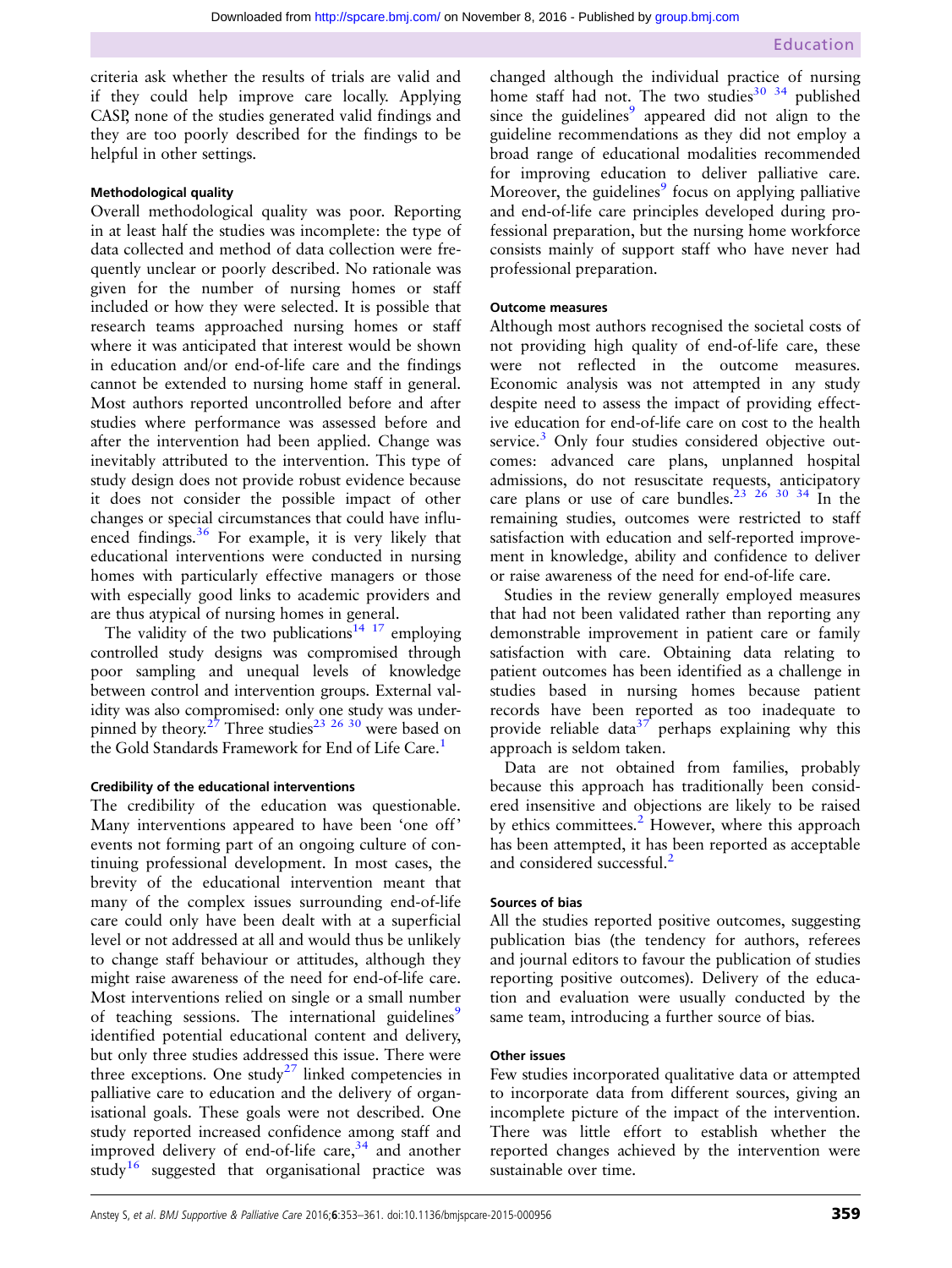### <span id="page-7-0"></span>Education

## LIMITATIONS OF THE REVIEW

Searches were conducted from the inception of the databases up to September 2014 when this review was submitted for publication. It is possible that additional relevant papers have since been published. We included nursing homes and long-term care facilities, but their patient populations and the structure and delivery of services might not be the same, limiting the conclusions that can be drawn by considering them collectively.

#### **CONCLUSIONS**

Although education is widely regarded as the single most important way of improving end-of-life care delivered by nursing home staff, existing educational interventions appear unlikely to promote better patient outcomes and evidence to demonstrate their effectiveness is not robust. There is a need to design credible educational interventions and evaluate their impact on patients, families and staff in nursing homes with economic evaluation.

Contributors DG conceived and instigated the review. SA, BC and DG wrote the protocol. BC undertook the searches. SA, DG, TP and RH took part in data extraction and selection of the papers. SA, TP and DG led synthesis. DG, SA and TP drafted the manuscript and commented on the final work.

Competing interests None declared.

Provenance and peer review Not commissioned; externally peer reviewed.

Open Access This is an Open Access article distributed in accordance with the Creative Commons Attribution Non Commercial (CC BY-NC 4.0) license, which permits others to distribute, remix, adapt, build upon this work noncommercially, and license their derivative works on different terms, provided the original work is properly cited and the use is non-commercial. See: [http://creativecommons.org/licenses/by](http://creativecommons.org/licenses/by-nc/4.0/)[nc/4.0/](http://creativecommons.org/licenses/by-nc/4.0/)

#### **REFERENCES**

- 1 Gold standards framework for end of life care. [http://www.](http://www.goldstandardsframework.org.uk/) [goldstandardsframework.org.uk/](http://www.goldstandardsframework.org.uk/) (accessed 18 May 2016).
- 2 Teno JM, Clarridge BR, Casey V, et al. Family perspectives on end-of-life-care at the last place of care. *[J Am Med Assoc](http://dx.doi.org/10.1001/jama.291.1.88)* 2004;29:88–93.
- 3 Spilsbury K, Hanratty B, McCaughan D. Supporting nurses in care homes. University of York Project Report. 2015.
- 4 Laing and Buisson. Care of elderly people in UK Market Survey 2010/11. London: Laing and Buisson, 2011.
- 5 Bowman C, Whistler J, Ellerby M, et al. A national census of care home residents. Age Aging 2004;3:561–6.
- 6 Balance of Care Group and National Audit Office. Identifying alternatives to hospital for people at the end of life. Report findings. 2008. [http://www.nao.org.uk/wp-content/uploads/](http://www.nao.org.uk/wp-content/uploads/2008/11/07081043_alternatives.pd) [2008/11/07081043\\_alternatives.pd](http://www.nao.org.uk/wp-content/uploads/2008/11/07081043_alternatives.pd) (accessed 18 May 2016).
- 7 Barnett K, Mercer SW, Norbury M, et al. Epidemiology of multimorbidity and implications for health care research and medical education: a cross-sectional survey. [Lancet](http://dx.doi.org/10.1016/S0140-6736(12)60240-2) 2012;380:37–43.
- 8 Mathie E, Goodman C, Crang C, et al. An uncertain future: the unchanging views of care home residents about living and dying. [Palliat Med](http://dx.doi.org/10.1177/0269216311412233) 2012;26:734–43.
- 9 Gamondi C, Larkin P, Payne S. Core competencies in palliative care: an EAPC White Paper on palliative care education—part 2. Eur J Palliat Care 2013;20:140–5.
- 10 Gould DJ, Kelly D, White I, et al. The impact of commissioning processes on the delivery of continuing professional education for cancer and palliative care. [Nurse](http://dx.doi.org/10.1016/j.nedt.2004.04.009) [Educ Today](http://dx.doi.org/10.1016/j.nedt.2004.04.009) 2004;24:443–51.
- 11 Preferred Reporting Items for Systematic Reviews and Meta-Analyses (PRISMA) Standards. [http://prisma-statement.](http://prisma-statement.org) [org](http://prisma-statement.org) (accessed 18 May 2016).
- 12 Landsell J, Mahoney M. Developing competencies for end-of-life care in care homes. [Int J Palliat Nurs](http://dx.doi.org/10.12968/ijpn.2011.17.3.143) 2011;17:143-8.
- 13 CASP. [http://media.wix.com/ugd/dded87\\_40b9ff0bf538404783](http://media.wix.com/ugd/dded87_40b9ff0bf53840478331915a8ed8b2fb.pdfhttp://media.wix.com/ugd/dded87_40b9ff0bf53840478331915a8ed8b2fb.pdf) [31915a8ed8b2fb.pdfhttp://media.wix.com/ugd/dded87\\_](http://media.wix.com/ugd/dded87_40b9ff0bf53840478331915a8ed8b2fb.pdfhttp://media.wix.com/ugd/dded87_40b9ff0bf53840478331915a8ed8b2fb.pdf) [40b9ff0bf53840478331915a8ed8b2fb.pdf](http://media.wix.com/ugd/dded87_40b9ff0bf53840478331915a8ed8b2fb.pdfhttp://media.wix.com/ugd/dded87_40b9ff0bf53840478331915a8ed8b2fb.pdf) (accessed 20 Jan 2016).
- 14 Mullins L, Merriam S. The effects of a short-term death training program on nursing home nursing staff. [Death Educ](http://dx.doi.org/10.1080/07481188308251371) 1983;7:353–68.
- 15 Dowding C, Homer P. Teaching palliative care principles to UK nursing home care assistants. Int J Nurs Pract 2000;6:160–3.
- 16 Froggatt K. Evaluating a palliative care education project in nursing homes. *[Int J Palliat Nurs](http://dx.doi.org/10.12968/ijpn.2000.6.3.8941)* 2000;6:140–6.
- 17 Thulesius H, Petersson C, Petersson K, et al. Learner-centred education in end-of-life care improved well being in home care staff: a prospective controlled study. [Palliat Med](http://dx.doi.org/10.1191/0269216302pm568oa) 2002;16:347-54.
- 18 Braun K, Zir A. Using an interactive approach to teach nursing home workers about end-of-life care. Assess Depress 2005;795:280–8.
- 19 Parks A, Haines C, Foreman D, et al. Evaluation of an educational program for long-term care nursing assistants. J Am Med Dir Assoc 2005;6:61–5.
- 20 Easom L, Galatas S, Warda M. End-of-life care: an educational intervention for rural nurses in southeastern USA. [Int J Pall](http://dx.doi.org/10.12968/ijpn.2006.12.11.22400) [Nurs](http://dx.doi.org/10.12968/ijpn.2006.12.11.22400) 2006;12:526–34.
- 21 Knight G, Jordan C, Lewis M. Improving end-of-life care in the care home sector. Pract Dev Health Care 2008;7:189-97.
- 22 Waldron M, Hasson F, Kernohan W, et al. Evaluating education in palliative care with link nurses in nursing homes. [Br J Nurs](http://dx.doi.org/10.12968/bjon.2008.17.17.31104) 2008;17:1078–83.
- 23 Badger F, Clifford C, Hewison A, et al. An evaluation of the implementation of a programme to improve end-of-life care in nursing homes. [Palliat Med](http://dx.doi.org/10.1177/0269216309105893) 2009;23:502-11.
- 24 Arcand M, Monette J, Monette M, et al. Educating nursing home staff about the progression of dementia and the comfort care option: impact on family satisfaction with end-of life care. [J Am Med Dir Assoc](http://dx.doi.org/10.1016/j.jamda.2008.07.008) 2009;10:50–5.
- 25 Dryden H, Addicott R. Evaluation of a pilot study day for healthcare assistants and social care officers. [Int J Palliat Nurs](http://dx.doi.org/10.12968/ijpn.2009.15.1.37946) 2009;1:6–11.
- 26 Hockley J, Watson J, Oxenham D, et al. The integrated implementation of two end-of-life care tools in nursing homes in the UK: an in-depth evaluation. Palliat Med 2010;24: 828–38.
- 27 Raunkiaen M, Timm H. Development of palliative care in nursing homes: evaluation of a Danish project. [Int J Palliat](http://dx.doi.org/10.12968/ijpn.2010.16.12.613) [Nurs](http://dx.doi.org/10.12968/ijpn.2010.16.12.613) 2010;16:613–20.
- 28 Gatchell G, Tim M, Tachibana Y, et al. An educational intervention for frontline nursing home staff on palliative care: the impress project [abstract B58(S83)]. Proceedings of the American Geriatrics Society 2011 Annual Meeting; 11-14 May 2011; National Harbor, MD USA.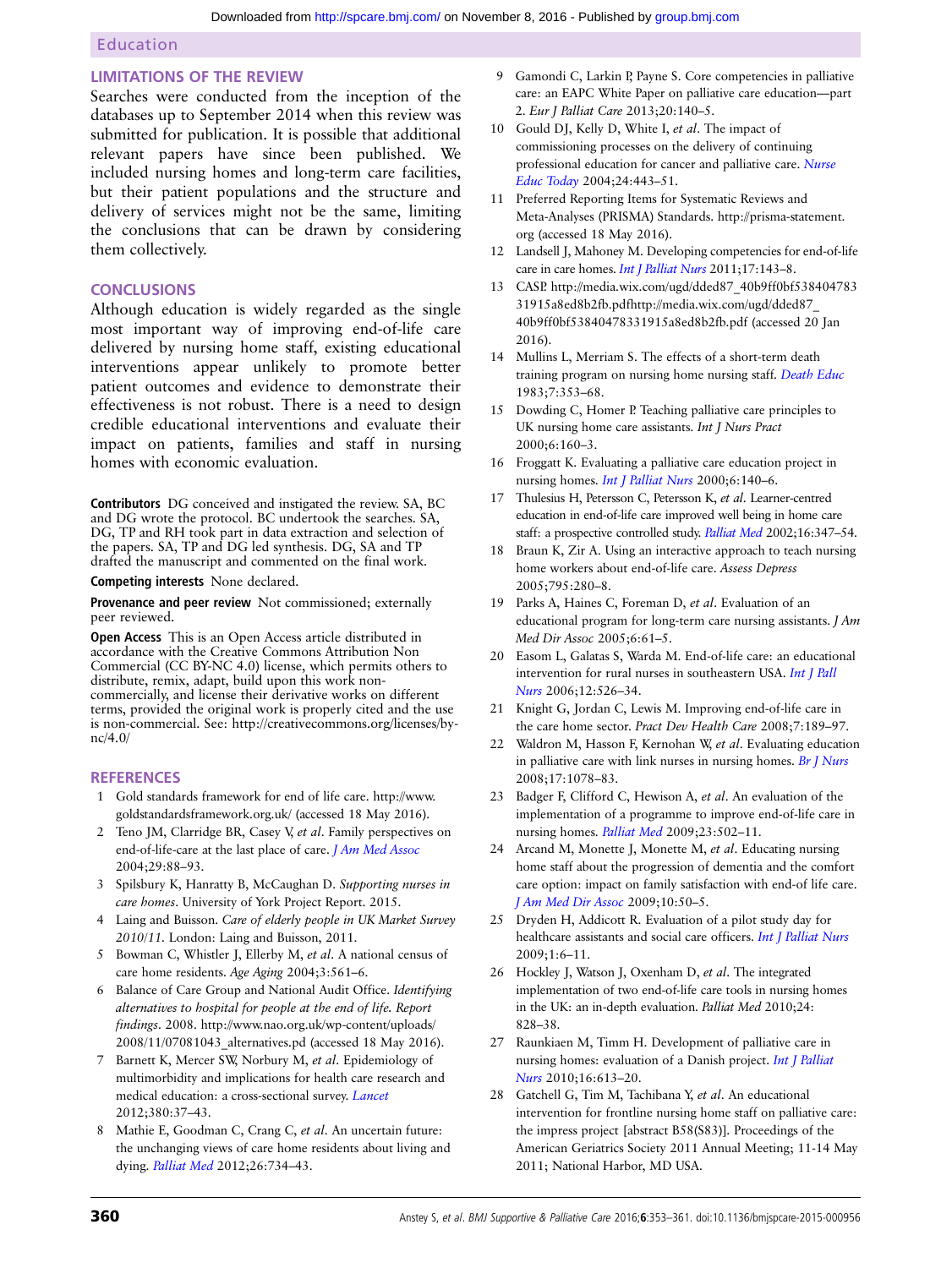- <span id="page-8-0"></span>29 Letizia M, Jones T. An educational intervention for nurse practitioners providing palliative care in nursing homes. J Hosp Palliat Nurs 2012;14:351–7.
- 30 Finucane A, Stevenson B, Moyes R, et al. Improving end-of-life care in nursing homes: implementation and evaluation of an intervention to sustain quality of care. Palliat Med 2013;27:772–8.
- 31 Lee J, Cheng J, Au KM, et al. Improving the quality of end-of-life care in long-term care institutions. [J Palliat Med](http://dx.doi.org/10.1089/jpm.2013.0190) 2013;16:1268–74.
- 32 Pitman S. Evaluating a self-directed palliative care learning package for rural aged care workers: a pilot study. [Int J Palliat](http://dx.doi.org/10.12968/ijpn.2013.19.6.290) [Nurs](http://dx.doi.org/10.12968/ijpn.2013.19.6.290) 2013;19:290–4.
- 33 Augustsson H, Törnquist A, Hasson H. Challenges in transferring individual learning to organizational

learning in the residential care of older people. [J Health Organ Manag](http://dx.doi.org/10.1108/JHOM-Sep-2012-0163) 2013;27:390–408.

- 34 Farrington C. Blended e-learning and end of life care in nursing homes: a small-scale mixed-methods case study. [BMC](http://dx.doi.org/10.1186/1472-684X-13-31) [Palliat Care](http://dx.doi.org/10.1186/1472-684X-13-31) 2014;13:31.
- 35 Zigmond AS, Snaith RP. The Hospital Anxiety and Depression Scale. [Acta Psychiatr Scand](http://dx.doi.org/10.1111/j.1600-0447.1983.tb09716.x) 1983;67:361-70.
- 36 Grimshaw J, Campbell M, Eccles M, et al. Experimental and quasi-experimental designs for evaluating guideline implementation strategies. [Family Pract](http://dx.doi.org/10.1093/fampra/17.suppl_1.S11) 2000;17:S11-18.
- 37 Hood K, Nuttall J, Gillespie D, et al. Probiotics for antibiotic-associated diarrhoea (PAAD): a prospective observational study of antibiotic-associated diarrhoea (including Clostridium difficile-associated diarrhoea) in nursing homes. Health Technol Assess 2014;18:1-84.